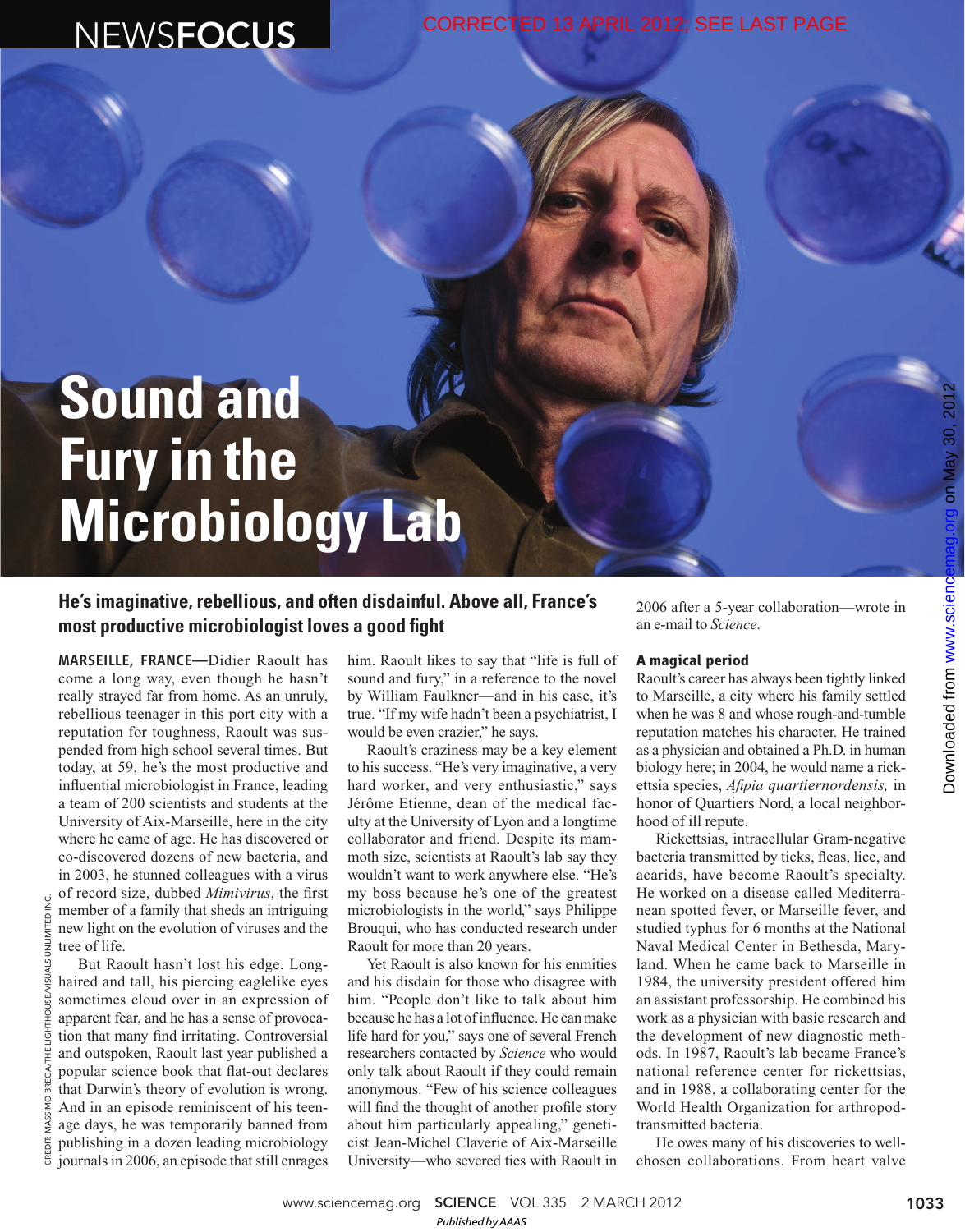samples provided by cardiologists in Lyon, for instance, he managed to isolate *Coxiella burnetii*, a bacterium already known to cause a zoonosis transmitted by cattle, goats, and sheep called Q fever. He showed that *C. burnetii* was also involved in endocarditis, an inflammation of the inner layer of the heart. He went on to discover several other microbes that cause endocarditis. "One of the keys to Raoult's success is his ability to make bacteria grow where others fail," says Michel Drancourt, who has worked in Raoult's group since 1984.

When the genomics revolution arrived, Raoult jumped to apply it in microbiology. In 1992, he bought his first DNA sequencing machine and started to fish for typical bacterial sequences in various samples with the aim of identifying new species. He sees "metagenomics," the analysis of microbial DNA in environmental samples such as seawater or soil, as a window on entirely new worlds in microbiology. "We're in a magical scientific period, an era of discoverers," he says.

#### **Fatherly spirit**

One afternoon in August, during the ritual Friday meeting, a young Ph.D. student in Raoult's genomics group delivers a 10-minute talk about the sequence of a newly isolated bacterium. Raoult listens intently and then, in a warm voice, tells her how to proceed with the research. The Asian woman nods shyly. The other students of the group—many of them non-French as well—appear to be listening with deference.

"For foreign students, Raoult's lab is a springboard [to a career]," says microbiologist Patricia Renesto of Joseph Fourier University in Grenoble, who spent several years in Raoult's lab and admires him. "The flip side is that he controls everything. He can behave odiously," she adds. "Raoult has that fatherly family spirit, which some people don't understand," Brouqui says.

After the meeting, back at his office, Raoult boasts that the newly isolated microbe was one of 225 different bacterial species found in a single stool sample from Dakar. "The world record was 80 species. We beat it by a factor of two and a half," he says. "Half of those species have never been isolated from the gut before, and 21 are completely unknown."

Raoult's entire opus appears to be written in big numbers. A recent PubMed search showed him as an author on more than 1400 papers, including the description of more than 60 new bacterial species and one new bacterial genus, which Drancourt named *Raoultella*. But some scientists grumble that

manuscripts out of Raoult's lab often contain errors, for instance, as a result of unchecked genetic sequences.

Indeed, problems in a paper about a mouse model for typhus got his lab in hot water in 2006. A reviewer for *Infection and Immunity*, a journal published by the American Society for Microbiology (ASM), discovered that four figures in a revised manuscript were identical to figures in the original manuscript, even though they were supposed to describe a different experiment.

In letters to ASM, made available by Raoult, second author Christian Capo and last author Jean-Louis Mège, a group leader, accepted "full responsibility" for the problem, which they said involved only two figures. Capo, in his letter, wrote that he had made an innocent mistake; Mège wrote that Capo had subsequently failed to show the



Big surprise. Raoult's team initially mistook the giant *Mimivirus* (illustration), discovered in a cooling tower, for a bacterium.

revised manuscript to other authors, who were on vacation, before resubmitting it. But after consulting its ethics panel, ASM banned all five authors, including Raoult, from publishing in its journals for a year. "We are not entirely comfortable with the explanation provided," ASM officials wrote to Mège. "Misrepresentation of data … is an affront to the ethical conduct of scientific inquiry."

Capo and Mège accepted the decision, but Raoult wrote ASM that he wasn't at fault and that the "collective punishment" was "very unfair." He appealed the ban, also on behalf of two other co-authors, but lost. Furious, he resigned from the editorial board of two other ASM journals, canceled his membership in the American Academy of Microbiology, ASM's honorific leadership group, and banned his lab from submitting to ASM journals, in which he had published

more than 230 studies. His name has been on only two ASM journal papers since, both published in 2010. To clear his name, Raoult sent his ASM correspondence to French colleagues in 2007, along with a letter defending himself. "If I had been in the United States, I would have sued," he wrote.

Still, the affair does not appear to have dented Raoult's career. From 2013 onward, he will head a new government-funded academic medical center of excellence that will combine the expertise of various research and medical agencies in infectious and tropical diseases in Marseille.

#### **Charlatans**

Despite his long career in bacterial research, Raoult has become best known for the discovery of giant viruses. The story began in the late 1980s, when Timothy Rowbotham, a bacteriologist at the Public Health Laboratory in Leeds, U.K., isolated amoebae that had *Legionella* bacteria living inside them. In one amoeba, Rowbotham discovered another putative bacterium that he could not identify.

He later sent the amoeba collection to Richard Birtles, a Ph.D. student in the United Kingdom. Always interested in new microbes, Raoult invited Birtles to come work in Marseille. Even there, the unknown amoeba resident initially defied identification until the team looked at it using an electron microscope. It was not a bacterium at all but a novel virus bigger than any known virus. With a diameter of 700 nm—including its hairy crown—*Mimivirus* was also stuffed with a genome of 1.2 million DNA base pairs, six times bigger than any known DNA virus and bigger than some bacteria. Genetic comparisons showed that the unusual virus belonged to the group of nucleocytoplasmic large DNA viruses, which also includes the poxviruses. Raoult baptized it *Mimivirus*, short for "mimicking microbe," and the new family Mimiviridae.

*Mimivirus* turned out to have an interesting genome. An analysis performed with Claverie's team showed that it includes genes involved in DNA processing and protein production that were until then considered to be unique to living organisms. The finding revived the old debate about viruses' place in the tree of life, and Raoult has now staked out a strong position (see sidebar, p. 1035). But David Moreira of the University of Paris-Sud in Orsay says Raoult is out of his depth: "He has a tendency to throw himself into a field he doesn't know well."

Some scientists argue that the same is  $\frac{8}{5}$ true for epidemic modeling, a field that has ă seen tremendous growth but which Raoult

CREDIT: MIEKE ROTH/ WWW.MIEKEROTH.COM

1034 2 MARCH 2012 VOL 335 SCIENCE www.sciencemag.org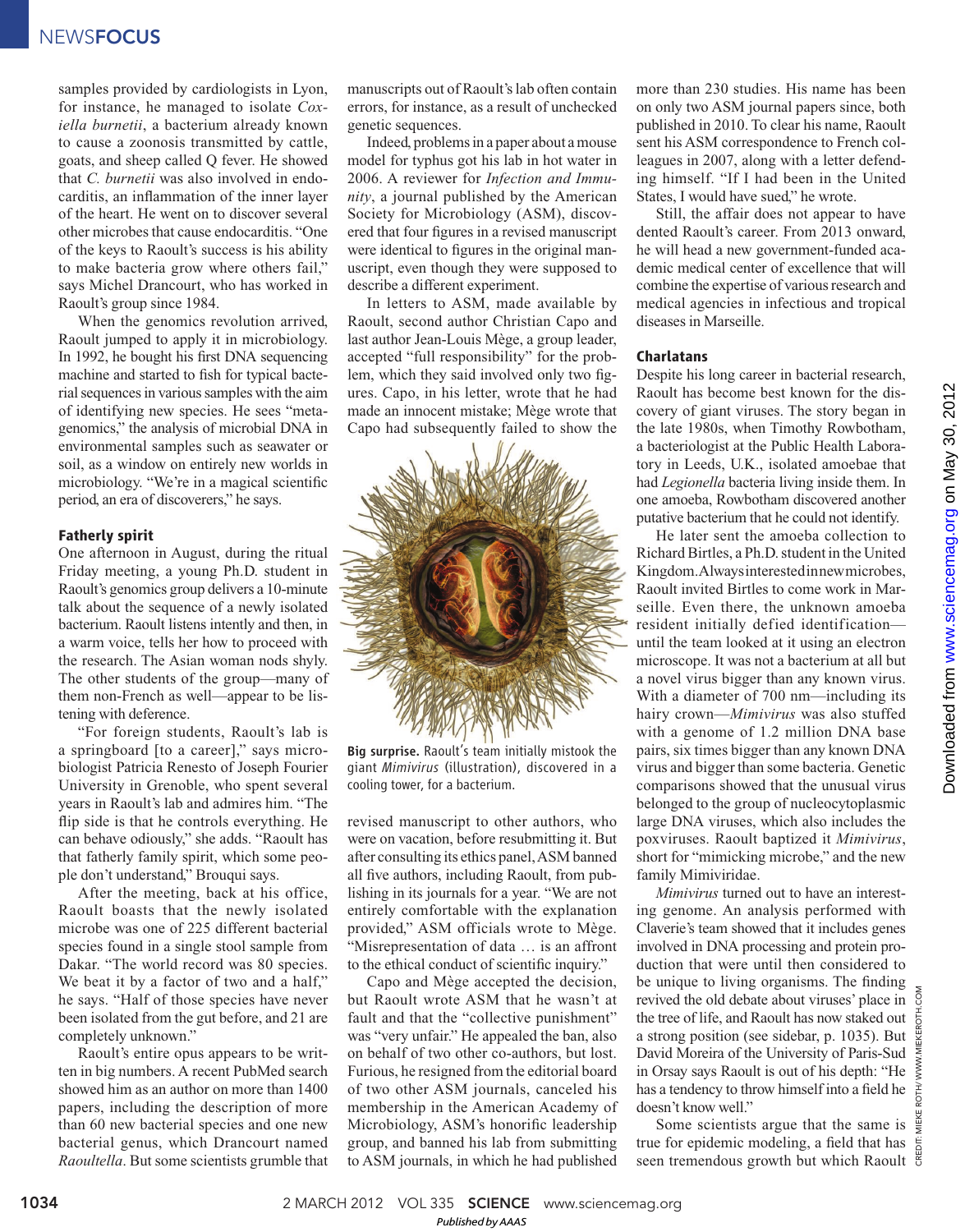### **Giant Viruses Revive Old Questions About Viral Origins**

Where did viruses come from? And are they alive? Didier Raoult's 2004 discovery of the *Mimivirus*—and several other giant viruses identified since then—has brought those questions, debated for a century, back to the scientific fore.

When viruses were discovered in the early 20th century, some scientists saw them as the missing link between the inanimate world and living organisms—a group that predated and perhaps gave rise to cells. But genetic data collected later supported an opposing view, in which viruses emerged from pieces of genetic material and other molecules broken out of cells; they would evolve further by stealing more genes from cellular organisms. This view suggests that viruses aren't part of the tree of life but are an ever-changing sideshow to its three domains: the Archaea, Bacteria, and Eukarya. In 2000, the International Committee on Taxonomy of Viruses officially declared that viruses are not alive.

The genetic makeup of the *Mimivirus* has challenged this view. The viral giant is endowed with many genes encoding the enzymes that repair DNA, correct errors occurring during its replication, produce mRNA transcripts from genes, and translate those mRNAs into proteins. These so-called informational genes had so far been considered hallmarks of living things. Known viruses hijack the products of these genes from the cells they infect to replicate; the *Mimivirus* genes had never been found in viruses before. Based on the genome, Raoult and others have concluded that this class of virus has likely inherited its giant genome from an ancient viral ancestor endowed with the entire protein-translation machinery rather than picking up the genes piece by piece.

Not everybody was convinced. In 2008, David Moreira of the University of Paris-Sud in Orsay and his colleagues published an analysis showing that 126 *Mimivirus* genes have counterparts in cellular organisms, which they said supported the view that, despite its extreme size, *Mimivirus* has evolved by picking up genes here and there.

Raoult stuck to his guns, and in a paper published in 2010 proposed a theory that went further: Not only does *Mimivirus* belong in the tree of life, but nucleocytoplasmic large DNA viruses (NCLDVs), the class to which it belongs, trace their origin to the very beginning of life on Earth, forming a fourth domain alongside the three well-established ones. His view was based on a phylogenetic analysis of eight DNA-processing genes shared by NCLDVs and the three known branches of life, in which the NCLDVs' versions seemed to form a separate cluster.

But constructing such phylogenies reaching back eons is tricky business, because similarities in genes don't always reflect shared ancestry; the same DNA sequence may have arisen independently in genes of different origins, a process called convergent evolution. In a paper published in June 2011, a team led by Eva Heinz of Newcastle University in the United Kingdom





Even bigger. *Megavirus chilensis* (*left*) strengthened the case that giant viruses share a common ancestor. Didier Raoult believes they form a fourth domain, pictured here in magenta in a drawing from his lab.

repeated Raoult's analysis but used different models of evolution that take this phenomenon into account. In their phylo-

genetic trees, the fourth domain evaporated, and the NCLDV genes were spread out over the other branches of life.

For now, Raoult's position in this debate has few supporters. But the idea that giant viruses share ancient common ancestors was bolstered by a paper published in the *Proceedings of the National Academy of Sciences*  last October by Jean-Michel Claverie of the University of Aix-Marseille once Raoult's collaborator but no longer on speaking terms with him. Claverie recently isolated *Megavirus chilensis*, a virus distantly related to *Mimivirus* but even bigger, off the coast of Chile. In the paper, he reported that *Megavirus* shares 53% of its genes with *Mimivirus*; of seven genes encoding key steps in protein translation, four have a homolog in *Mimivirus*  and had never been found in a virus before. "This rules out the scenario whereby those genes were acquired independently by both viruses," Claverie says. Even Moreira says the paper won him over for a common viral ancestor between the two viruses.

Edward Holmes, a virus evolution specialist at Pennsylvania State University, University Park, notes that ongoing fishing expeditions for new viruses—not just the giant ones—are likely to resolve the origins of these infectious agents. "It's naïve to say that we understand the history of the evolution of viruses based on current samples," Holmes says. "There may be undiscovered viruses on our planet, some completely novel." **–C.M.**

has repeatedly attacked as useless. Epidemic modelers are "charlatans," he says. "There are zero examples in infectious diseases of something that has been predicted by a model."

CREDITS (TOP TO BOTTOM): © 2010 M. BOYER ET AL., PLOS ONE, 5, 12 (2 DECEMBER 2010); D. ARSLAN ET AL., PNAS 108 (18 OCTOBER 2011)

АL., BOYER ET

CREDITS (TOP TO BOTTOM): © 2010 M.

PLOS ONE, 5, 12 (2 DECEMBER 2010); D. ARSLAN ET AL., PNAS 108 (18 OCTOBER 2011)

And then there is his popular science book *Dépasser Darwin* (*Beyond Darwin*). "Darwin was a priest," Raoult says, claiming that the image of the tree of life that Darwin proposed is inspired from the Bible. "It also is too simplistic." Raoult questions several other tenets of modern evolutionary theory, including the importance of natural selection.

He says recent discoveries in genetics show how frequently genes are exchanged not just between different microbial species but also between microbes and complex organisms, for instance, in the human gut. That means de novo creation of entirely new species is possible, Raoult argues, and Darwin's branching tree of life should be replaced by a network of interconnected species.

"It's dangerous to say those things," says Moreira, who worries that Raoult is providing creationist groups with ammunition. "He goes a bit too far," says Eugene Koonin, an

evolutionary biologist at the National Center for Biotechnology Information in Bethesda. "Darwin's theory is relevant but is incomplete. It does not apply to the evolution of microorganisms."

Raoult says he doesn't really care what other people think, and he relishes the constant storm around him. "An amazing thing I discovered when I arrived in Marseille was that the people there are fighters," he recalls. It's why he feels at home here. For Raoult, the fights never stop. **–CATHERINE MARY** Catherine Mary is a writer in Caluire, France.